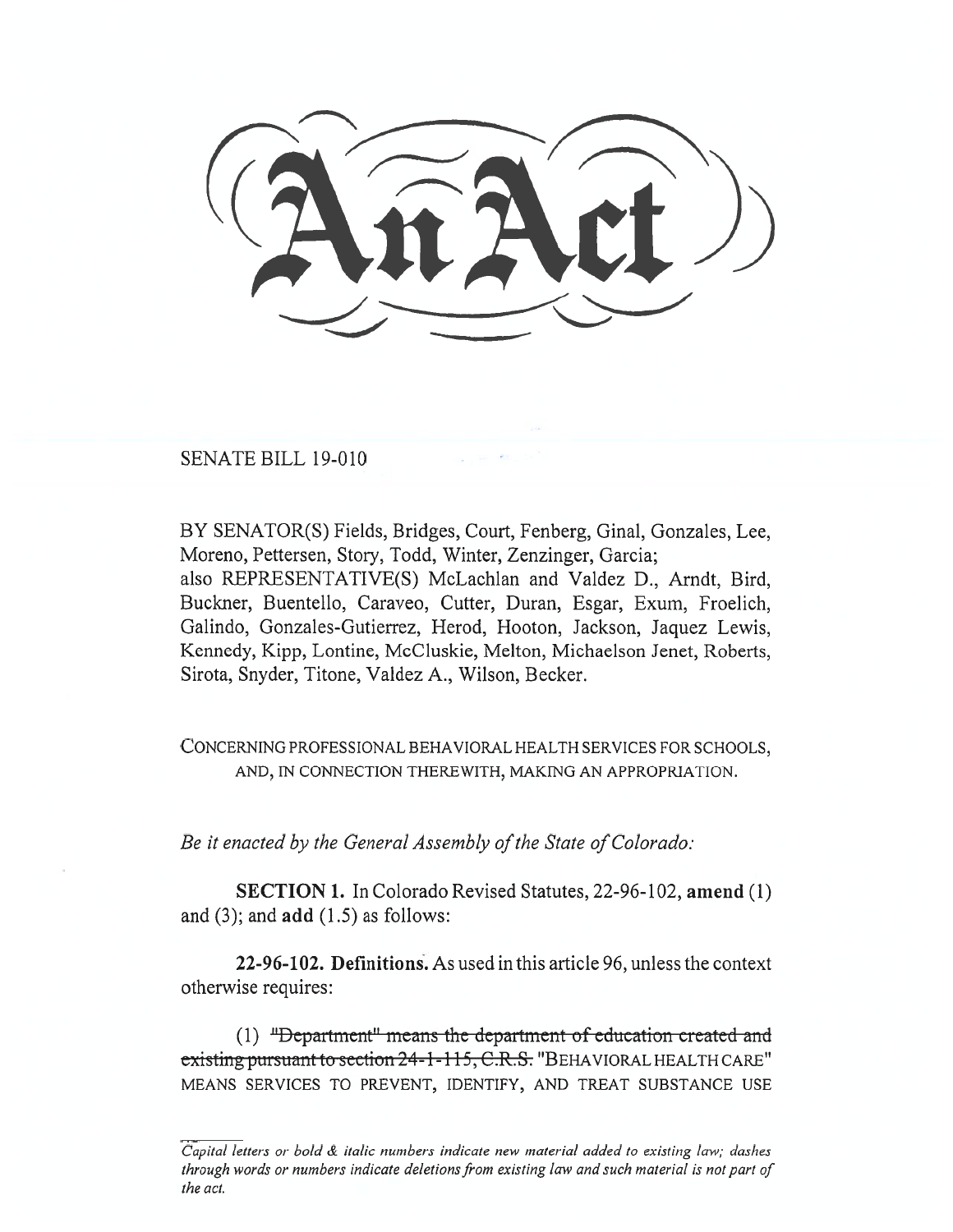DISORDERS, SUBSTANCE MISUSE, AND MENTAL HEALTH DISORDERS, INCLUDING SERVICES TO SUPPORT SOCIAL-EMOTIONAL HEALTH.

(1.5) "DEPARTMENT" MEANS THE DEPARTMENT OF EDUCATION CREATED AND EXISTING PURSUANT TO SECTION 24-1-115.

(3) "School health professional" means a state-licensed or state-certified school nurse, SCHOOL psychologist, SCHOOL social worker, SCHOOL counselor, or other state-licensed or state-certified professional qualified under state law to provide support services to children and adolescents, INCLUDING MENTAL HEALTH PROFESSIONALS LICENSED PURSUANT TO ARTICLE 43 OF TITLE 12.

**SECTION 2.** In Colorado Revised Statutes, 22-96-103, **amend** (1) as follows:

**22-96-103. Behavioral health care professional matching grant program - created - rules.** (1) (a) There is created in the department the behavioral health care professional matching grant program, referred to in this article 96 as the "program", to provide funding to education providers for the following purposes:

(I) To increase the presence of school health professionals in schools to provide substance abuse and behavioral health care to students who have MENTAL HEALTH, substance abuse USE OR MISUSE, or other behavioral health needs;

(II) To provide training and resources for school staff on the implementation of evidence-based programming on substance abuse prevention BEHAVIORAL HEALTH education for all students; and

(III) To allow school health professionals to connect students with services that are provided by community-based organizations for treatment and counseling for students who are at risk for substance abuse NEED BEHAVIORAL HEALTH CARE; AND

(IV) To PROVIDE BEHAVIORAL HEALTH CARE SERVICES AT RECIPIENT SCHOOLS, INCLUDING BUT NOT LIMITED TO SCREENINGS, COUNSELING, THERAPY, REFERRALS TO COMMUNITY ORGANIZATIONS, AND TRAINING FOR STUDENTS AND STAFF ON BEHAVIORAL HEALTH ISSUES.

## PAGE 2-SENATE BILL 19-010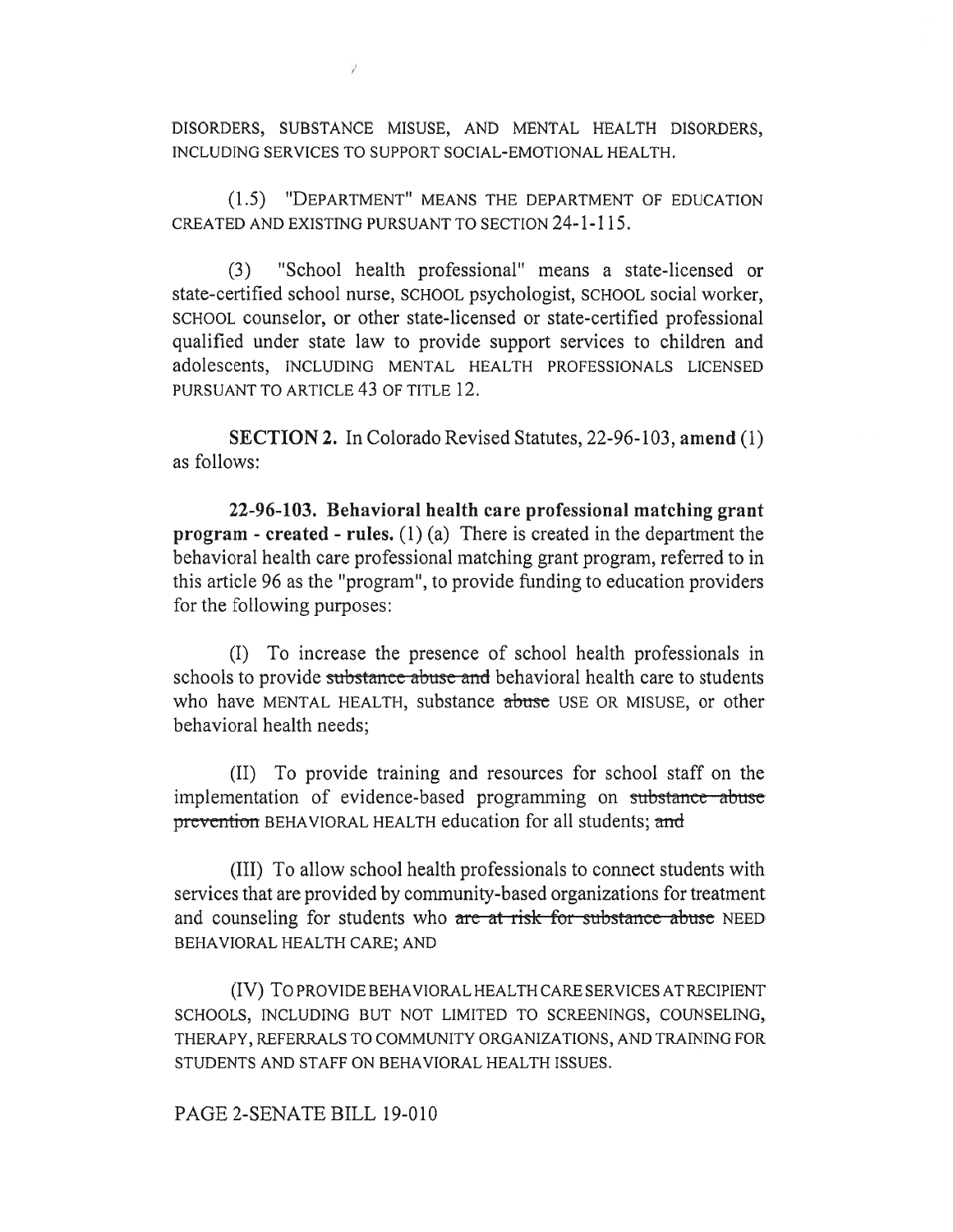(b) An education provider that receives a grant under the program shall use the money to increase the level of funding the education provider allocates to school health professionals to provide substance abuse and behavioral health care to students prior to receiving the grant and not to replace other funding sources allocated to provide school health professionals for students. THE EDUCATION PROVIDER MAY USE THE MONEY TO CONTRACT WITH A COMMUNITY PARTNER FOR BEHAVIORAL HEALTH CARE SERVICES, INCLUDING HIRING PRIVATE HEALTH CARE PROFESSIONALS, TRAINING, SCREENING, AND PREVENTIVE SUPPORTS. ADDITIONALLY, THE EDUCATION PROVIDER MAY USE THE MONEY TO PROVIDE DIRECT SERVICES OR CONSULTATION BY A SCHOOL HEALTH PROFESSIONAL THROUGH TELEHEALTH TECHNOLOGY. The department shall administer the program as provided in this article 96 and pursuant to rules adopted by the state board.

**SECTION 3.** In Colorado Revised Statutes, 22-96-104, **amend**  (2)(b), (2)(c), (2)(d), (2)(e), (3)(a), (3)(c), (3)(d), and (3)(e); and **add** (3)(f) and (7) as follows:

**22-96-104. Behavioral health care professional matching grant program - application - criteria - grant awards.** (2) At a minimum, each grant application must specify:

(b) The education provider's plan for use of the grant money, including the extent to which the grant money will be used to increase the number of school health professionals at recipient schools and to provide substance abuse and behavioral health care services at recipient schools, including screenings, counseling, THERAPY, referrals to community organizations, and training for students and staff on substance abuse BEHAVIORAL HEALTH issues;

(c) The education provider's plan for involving leaders at the recipient schools and in the surrounding community and the faculty at recipient schools in increasing the capacity and effectiveness of the substance abuse and behavioral health care services provided to students enrolled in or receiving educational services from the education provider;

(d) The extent to which the education provider has developed or plans to develop community partnerships to serve substance abuse and THE behavioral health care needs of all of the students enrolled in or receiving

PAGE 3-SENATE BILL 19-010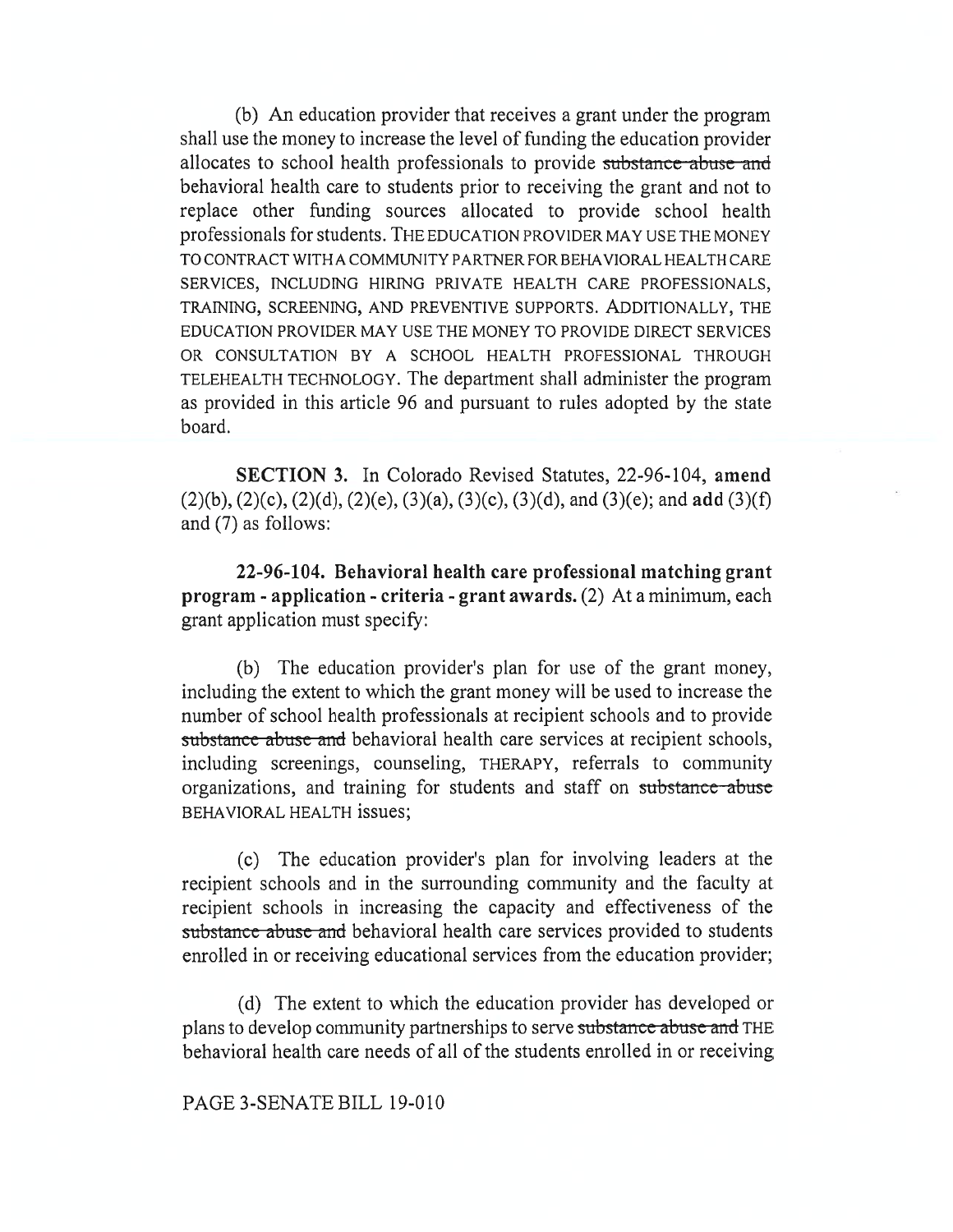educational services from the education provider;

(e) The extent to which the education provider has seen increased incidence of disciplinary actions for drug use or selling drugs, SUICIDE ATTEMPTS, DEATHS BY SUICIDE, BULLYING, ADVERSE CHILDHOOD EXPERIENCES, OR OTHER FACTORS THAT AFFECT STUDENTS' MENTAL WELL-BEING;

(3) In reviewing applications and making recommendations, the department shall prioritize applications based on the following criteria and any other criteria adopted by rule of the state board:

(a) The education provider's need for additional school health professionals in schools, demonstrated by the local school and community data regarding marijuana and the number of marijuana establishments located within the boundaries of a school district STUDENT ALCOHOL OR DRUG USE, ACCESS TO A BEHAVIORAL HEALTH CARE PROVIDER, OR OTHER DATA SHOWING THE NEED FOR A SCHOOL HEALTH PROFESSIONAL;

(c) The amount of the matching funds MONEY that the education provider OR A COMMUNITY PARTNER is able to commit;

(d) The education provider's emphasis and commitment to implement evidence-based and research-based programs and strategies; and

(e) The likelihood that the education provider OR COMMUNITY PARTNER will continue to fund the increases in the level of school health professional services following expiration of the grant; AND

(f) THE EXTENT TO WHICH AN EDUCATION PROVIDER PRIORITIZES USE OF GRANT MONEY FOR STAFF TRAINING RELATED TO BEHAVIORAL HEALTH SUPPORTS.

(7) GRANT APPLICATIONS AND REPORTING WILL BE DESIGNED TO LIMIT ADMINISTRATIVE BURDEN ON APPLICANTS AND RECIPIENTS.

**SECTION 4. Appropriation.** For the 2019-20 state fiscal year, \$3,000,000 is appropriated to the department of education. This appropriation is from the marijuana tax cash fund created in section 39-28.8-501 (1), C.R.S., and is based on an assumption that the department

PAGE 4-SENATE BILL 19-010